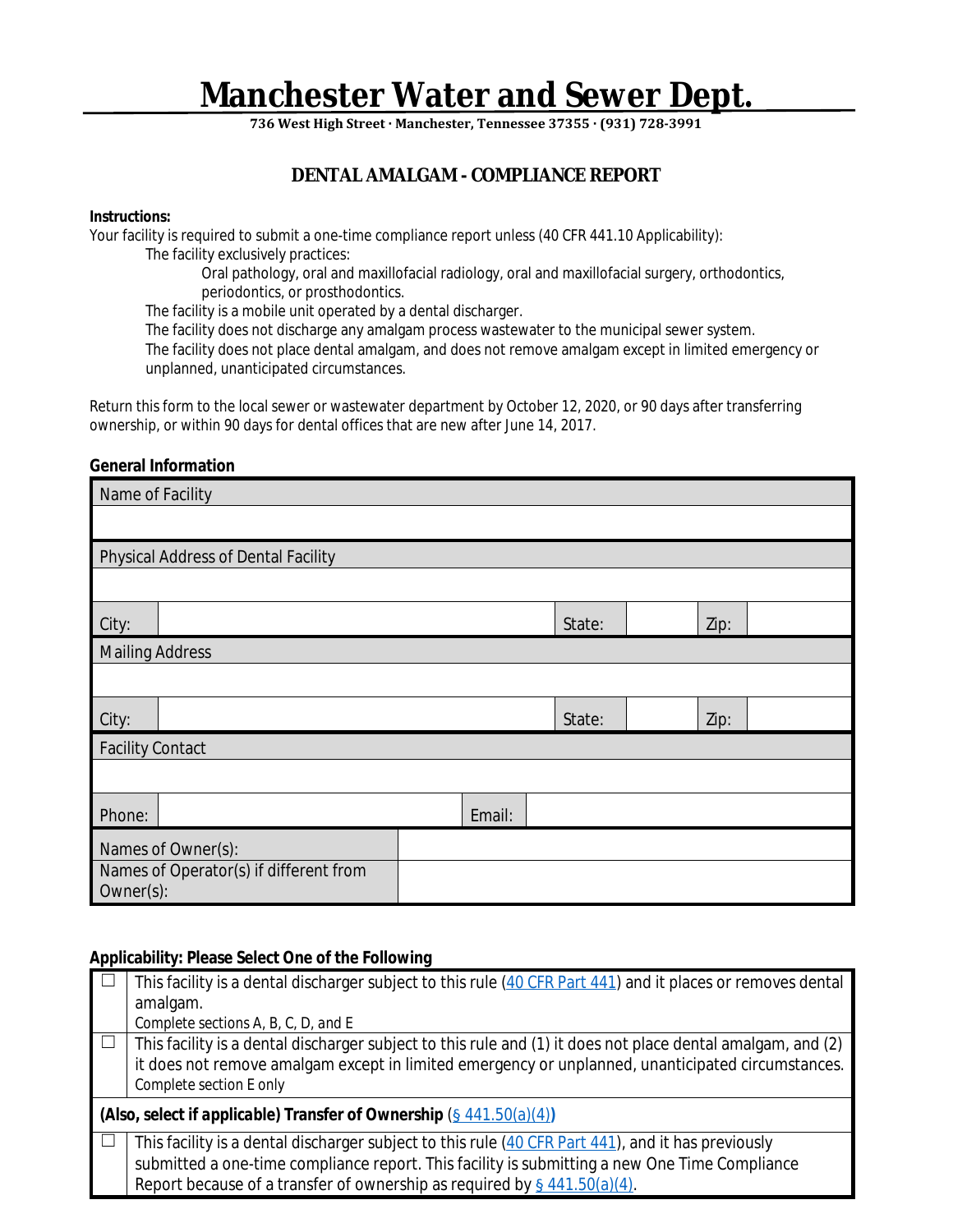# **Section A Description of Facility**

|                                                                                                                                              | Total number of chairs: |                                                                                       |  |  |
|----------------------------------------------------------------------------------------------------------------------------------------------|-------------------------|---------------------------------------------------------------------------------------|--|--|
| Total number of chairs at which amalgam may be present in the resulting<br>wastewater (i.e., chairs where amalgam may be placed or removed): |                         |                                                                                       |  |  |
|                                                                                                                                              |                         | Description of any amalgam separator(s) or equivalent device(s) currently operated:   |  |  |
|                                                                                                                                              |                         |                                                                                       |  |  |
| <b>NO</b><br><b>YES</b>                                                                                                                      | ownership.              | The facility discharged amalgam process wastewater prior to July 14th, 2017 under any |  |  |

# **Section B**

# **Description of Amalgam Separator or Equivalent Device**

| $\Box$      | The dental facility has installed one or more ISO 11143 (or ANSI/ADA 108-2009) compliant<br>amalgam separators (or equivalent devices) that captures all amalgam containing waste at<br>the following number of chairs at which amalgam placement or removal may occur:       |              |                             |                                                                                                     | Chairs: |
|-------------|-------------------------------------------------------------------------------------------------------------------------------------------------------------------------------------------------------------------------------------------------------------------------------|--------------|-----------------------------|-----------------------------------------------------------------------------------------------------|---------|
| $\Box$      | The dental facility installed prior to June 14, 2017 one or more existing amalgam separators<br>Chairs:<br>that do not meet the requirements of $\frac{6441.30(a)(1)(i)}{2}$ and (ii) at the following number of<br>chairs at which amalgam placement or removal may occur:   |              |                             |                                                                                                     |         |
|             | I understand that such separators must be replaced with one or more amalgam separators (or<br>equivalent devices) that meet the requirements of § 441.30(a)(1) or § 441.30(a)(2), after their useful<br>life has ended, and no later than June 14, 2027, whichever is sooner. |              |                             |                                                                                                     |         |
|             | <b>Make</b>                                                                                                                                                                                                                                                                   | <b>Model</b> | <b>Year of installation</b> |                                                                                                     |         |
|             |                                                                                                                                                                                                                                                                               |              |                             |                                                                                                     |         |
|             |                                                                                                                                                                                                                                                                               |              |                             |                                                                                                     |         |
|             |                                                                                                                                                                                                                                                                               |              |                             |                                                                                                     |         |
|             |                                                                                                                                                                                                                                                                               |              |                             |                                                                                                     |         |
| - 1         | My facility operates an equivalent device.                                                                                                                                                                                                                                    |              |                             |                                                                                                     |         |
| <b>Make</b> |                                                                                                                                                                                                                                                                               | <b>Model</b> | Year of<br>installation     | Average removal<br>efficiency of<br>equivalent device,<br>as determined per §<br>441.30(a)(2)i-iii. |         |
|             |                                                                                                                                                                                                                                                                               |              |                             |                                                                                                     |         |
|             |                                                                                                                                                                                                                                                                               |              |                             |                                                                                                     |         |
|             |                                                                                                                                                                                                                                                                               |              |                             |                                                                                                     |         |
|             |                                                                                                                                                                                                                                                                               |              |                             |                                                                                                     |         |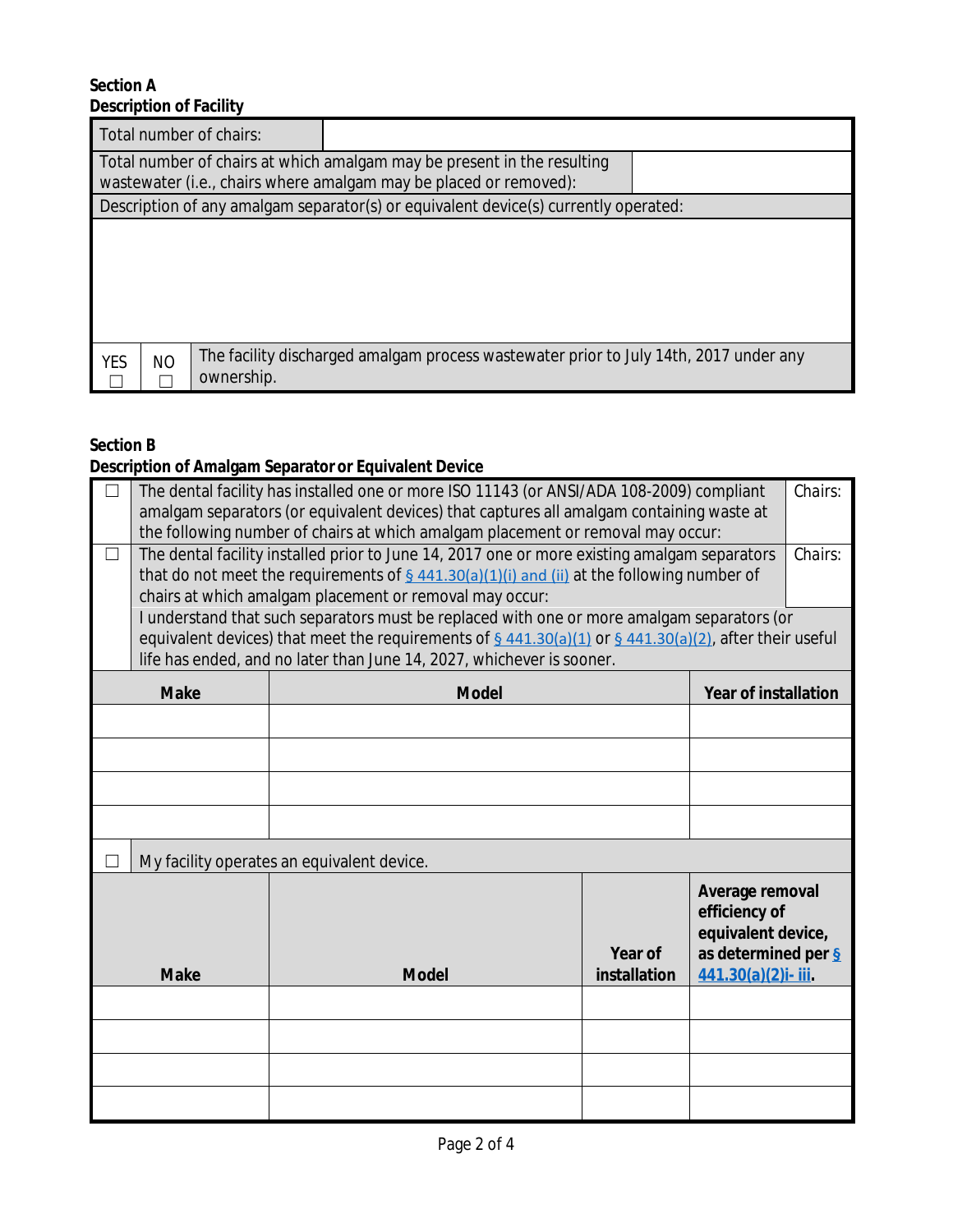# **Section C Design, Operation and Maintenance of Amalgam Separator/Equivalent Device**

|                                                                                                                                                            | <b>YES</b> | I certify that the amalgam separator (or equivalent device) is designed and will be<br>operated and maintained to meet the requirements in § 441.30 or § 441.40. |  |  |  |
|------------------------------------------------------------------------------------------------------------------------------------------------------------|------------|------------------------------------------------------------------------------------------------------------------------------------------------------------------|--|--|--|
| A third-party service provider is under contract with this facility to ensure proper operation and<br>maintenance in accordance with § 441.30 or § 441.40. |            |                                                                                                                                                                  |  |  |  |
|                                                                                                                                                            | <b>YES</b> | Name of third-party service<br>provider (e.g. Company<br>Name) that maintains the<br>amalgam separator or<br>equivalent device (if<br>applicable):               |  |  |  |
|                                                                                                                                                            | NO         | If none, provide a description of the practices employed by the facility to ensure<br>proper operation and maintenance in accordance with § 441.30 or § 441.40.  |  |  |  |
| Describe practices:                                                                                                                                        |            |                                                                                                                                                                  |  |  |  |
|                                                                                                                                                            |            |                                                                                                                                                                  |  |  |  |
|                                                                                                                                                            |            |                                                                                                                                                                  |  |  |  |
|                                                                                                                                                            |            |                                                                                                                                                                  |  |  |  |
|                                                                                                                                                            |            |                                                                                                                                                                  |  |  |  |

# **Section D**

# **Best Management Practices (BMP) Certifications**

| The above named dental discharger is implementing the following BMPs as specified in $\frac{6}{9}$ 441.30(b) or<br>§ 441.40 and will continue to do so.                                                                                                                                                                                                                                                                                                                                                                                                                                                                                                                                                                     |
|-----------------------------------------------------------------------------------------------------------------------------------------------------------------------------------------------------------------------------------------------------------------------------------------------------------------------------------------------------------------------------------------------------------------------------------------------------------------------------------------------------------------------------------------------------------------------------------------------------------------------------------------------------------------------------------------------------------------------------|
| Waste amalgam including, but not limited to, dental amalgam from chair-side traps, screens,<br>$\bullet$<br>vacuum pump filters, dental tools, cuspidors, or collection devices, must not be discharged to a<br>publicly owned treatment works (e.g., municipal sewage system).<br>Dental unit water lines, chair-side traps, and vacuum lines that discharge amalgam process<br>$\bullet$<br>wastewater to a publicly owned treatment works (e.g., municipal sewage system) must not be<br>cleaned with oxidizing or acidic cleaners, including but not limited to bleach, chlorine, iodine and<br>peroxide that have a pH lower than 6 or greater than 8 (i.e. cleaners that may increase the<br>dissolution of mercury). |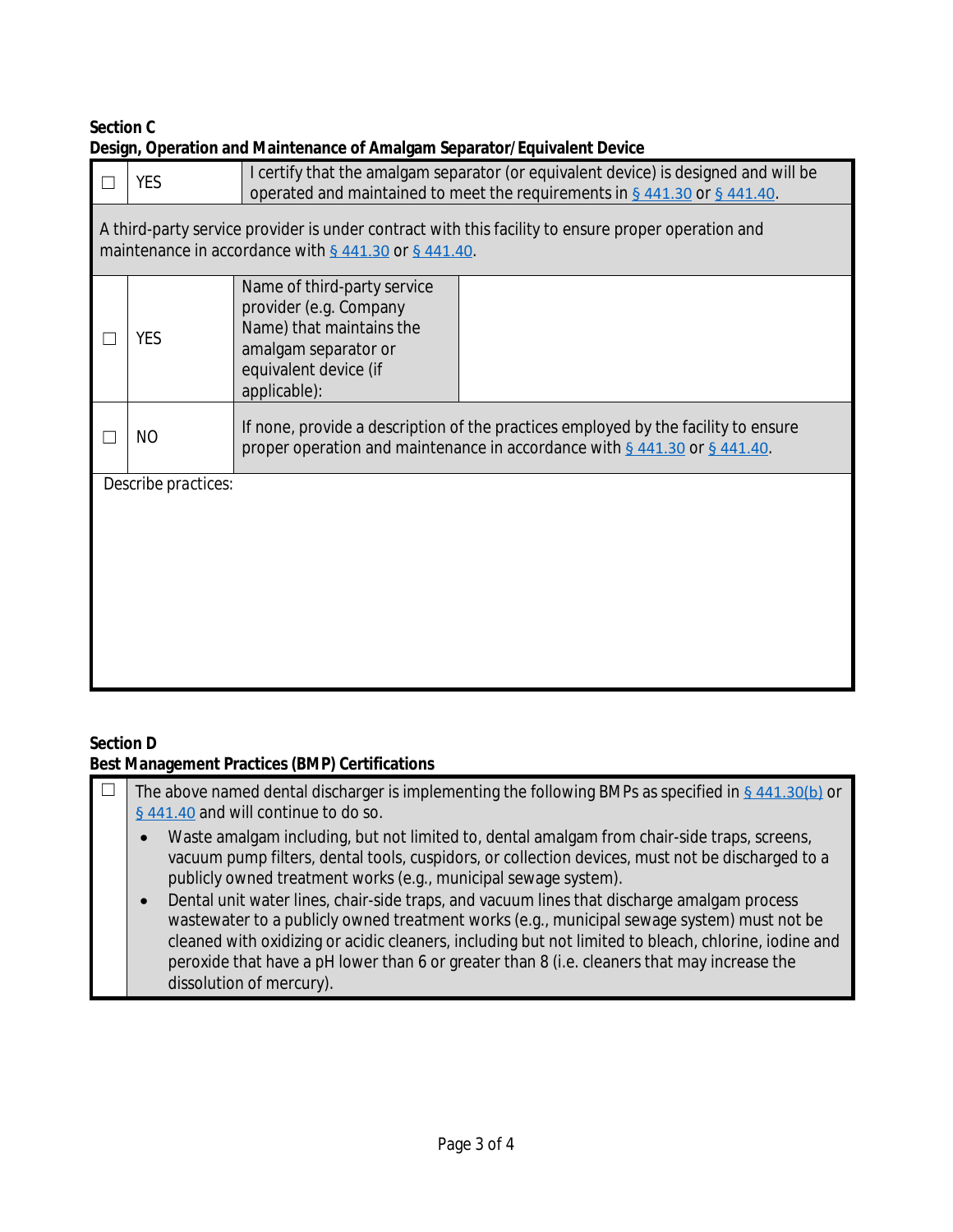# **Section E Certification Statement**

Per [§ 441.50\(a\)\(2\)](https://www.federalregister.gov/d/2017-12338/p-312), the One-Time Compliance Report must be signed and certified by a responsible corporate officer, a general partner or proprietor if the dental facility is a partnership or sole proprietorship, or a duly authorized representative in accordance with the requirements of § 403[.](https://www.ecfr.gov/cgi-bin/text-idx?SID=c72f4432eed7748fd20b225be969e21e&mc=true&node=se40.31.403_112&rgn=div8)12(I).

*["](https://www.ecfr.gov/cgi-bin/text-idx?SID=c72f4432eed7748fd20b225be969e21e&mc=true&node=se40.31.403_112&rgn=div8)I [am a responsible corporate officer, a general partner or proprietor \(if the facility is a partnership or sole](https://www.ecfr.gov/cgi-bin/text-idx?SID=c72f4432eed7748fd20b225be969e21e&mc=true&node=se40.31.403_112&rgn=div8)  [proprietorship\), or a duly authorized representative in accordance with the requirements of](https://www.ecfr.gov/cgi-bin/text-idx?SID=c72f4432eed7748fd20b225be969e21e&mc=true&node=se40.31.403_112&rgn=div8)* [§](https://www.ecfr.gov/cgi-bin/text-idx?SID=c72f4432eed7748fd20b225be969e21e&mc=true&node=se40.31.403_112&rgn=div8) *[403.12\(l\) of](https://www.ecfr.gov/cgi-bin/text-idx?SID=c72f4432eed7748fd20b225be969e21e&mc=true&node=se40.31.403_112&rgn=div8)  [the above named dental facility, and certify under penalty of law that this document and all attachments](https://www.ecfr.gov/cgi-bin/text-idx?SID=c72f4432eed7748fd20b225be969e21e&mc=true&node=se40.31.403_112&rgn=div8)  [were prepared under my direction or supervision in accordance with a system designed to assure that](https://www.ecfr.gov/cgi-bin/text-idx?SID=c72f4432eed7748fd20b225be969e21e&mc=true&node=se40.31.403_112&rgn=div8)  [qualified personnel properly gather and evaluate the information submitted. Based on my inquiry of the](https://www.ecfr.gov/cgi-bin/text-idx?SID=c72f4432eed7748fd20b225be969e21e&mc=true&node=se40.31.403_112&rgn=div8)  [person or persons who manage the system, or those persons directly responsible for gathering the](https://www.ecfr.gov/cgi-bin/text-idx?SID=c72f4432eed7748fd20b225be969e21e&mc=true&node=se40.31.403_112&rgn=div8)  [information, the information submitted is, to the best of my knowledge and belief, true, accurate, and](https://www.ecfr.gov/cgi-bin/text-idx?SID=c72f4432eed7748fd20b225be969e21e&mc=true&node=se40.31.403_112&rgn=div8)  [complete. I am aware that there are significant penalties for submitting false information, including the](https://www.ecfr.gov/cgi-bin/text-idx?SID=c72f4432eed7748fd20b225be969e21e&mc=true&node=se40.31.403_112&rgn=div8)  [possibility of fine and imprisonment for knowing violations](https://www.ecfr.gov/cgi-bin/text-idx?SID=c72f4432eed7748fd20b225be969e21e&mc=true&node=se40.31.403_112&rgn=div8).["](https://www.ecfr.gov/cgi-bin/text-idx?SID=c72f4432eed7748fd20b225be969e21e&mc=true&node=se40.31.403_112&rgn=div8)*

| Authorized Representative Name (print name): |        |
|----------------------------------------------|--------|
| Phone:                                       | Email: |
|                                              |        |
|                                              |        |
|                                              |        |
| Authorized Representative Signature          | Date   |

# *[Retention Period](https://www.ecfr.gov/cgi-bin/text-idx?SID=c72f4432eed7748fd20b225be969e21e&mc=true&node=se40.31.403_112&rgn=div8)***[; per](https://www.ecfr.gov/cgi-bin/text-idx?SID=c72f4432eed7748fd20b225be969e21e&mc=true&node=se40.31.403_112&rgn=div8) [§ 441.50\(a\)\(5\)](https://www.federalregister.gov/d/2017-12338/p-322)**

As long as a Dental facility subject to this part is in operation, or until ownership is transferred, the Dental facility or an agent or representative of the dental facility must maintain this One Time Compliance Report and make it available for inspection in either physical or electronic form.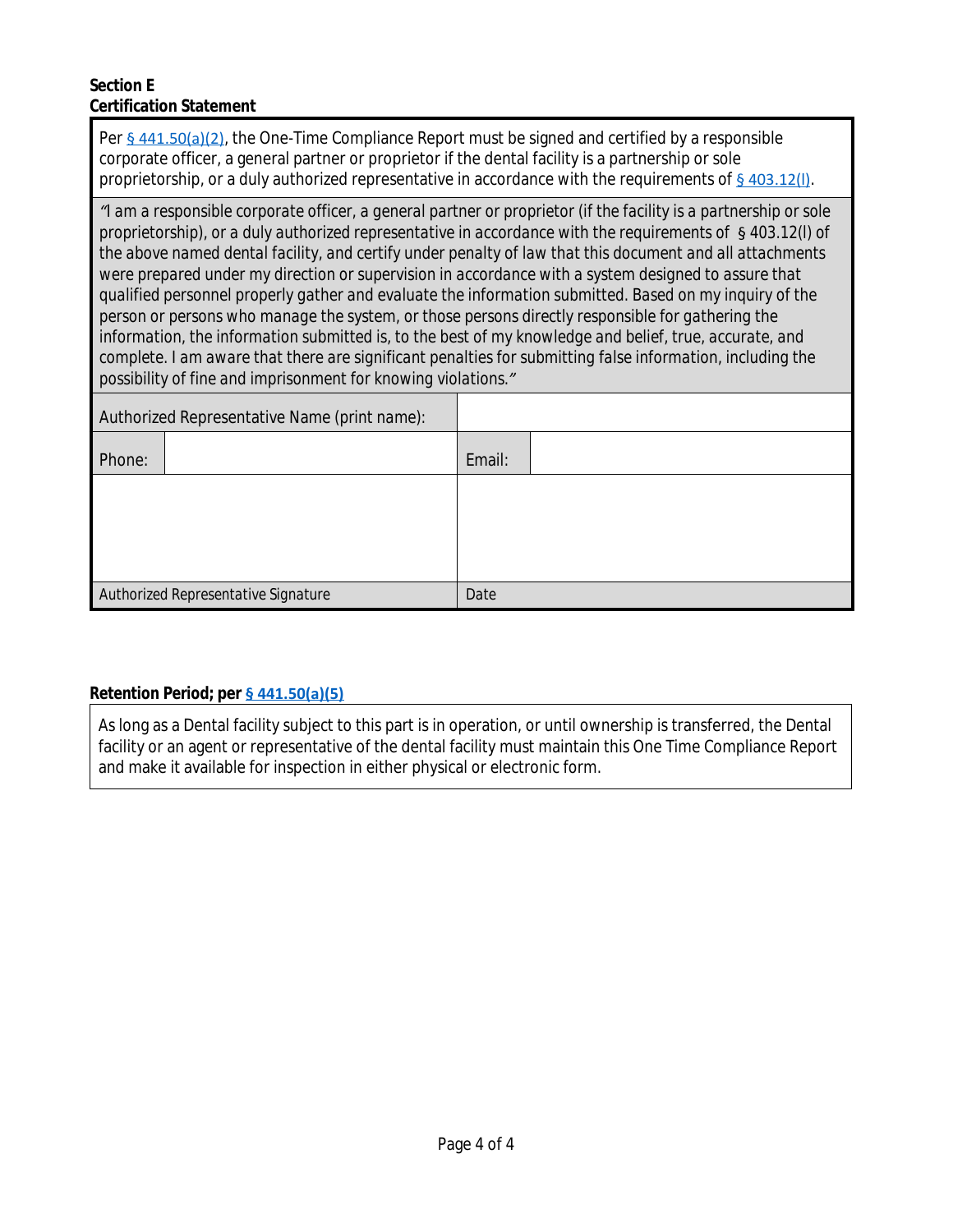The "Dental Amalgam Rule" found in Title 40 Code of Federal Regulations Part 441, (40 CFR 441)

The term "Control Authority." means your local sewer utility department.

Title 40: Protection of Environment

# **PART 441—DENTAL OFFICE POINT SOURCE CATEGORY**

#### **Contents**

[§441.10 Applicability.](https://www.ecfr.gov/cgi-bin/text-idx?mc=true&node=pt40.32.441&rgn=div5#se40.32.441_110) [§441.20 General definitions.](https://www.ecfr.gov/cgi-bin/text-idx?mc=true&node=pt40.32.441&rgn=div5#se40.32.441_120) [§441.30 Pretreatment standards for existing sources \(PSES\).](https://www.ecfr.gov/cgi-bin/text-idx?mc=true&node=pt40.32.441&rgn=div5#se40.32.441_130) [§441.40 Pretreatment standards for new sources \(PSNS\).](https://www.ecfr.gov/cgi-bin/text-idx?mc=true&node=pt40.32.441&rgn=div5#se40.32.441_140) [§441.50 Reporting and recordkeeping requirements.](https://www.ecfr.gov/cgi-bin/text-idx?mc=true&node=pt40.32.441&rgn=div5#se40.32.441_150)

AUTHORITY: 33 U.S.C. 1251, 1311, 1314, 1316, 1317, 1318, 1342, and 1361. 42 U.S.C. 13101-13103.

SOURCE: 82 FR 27176, June 14, 2017, unless otherwise noted.

# <sup>1</sup> [Back to Top](https://www.ecfr.gov/cgi-bin/text-idx?mc=true&node=pt40.32.441&rgn=div5#_top)

#### **§441.10 Applicability.**

(a) Except as provided in paragraphs (c), (d), and (e) of this section, this part applies to dental dischargers.

(b) Unless otherwise designated by the Control Authority, dental dischargers subject to this part are not Significant Industrial Users as defined in 40 CFR part 403, and are not "Categorical Industrial Users" or "industrial users subject to categorical pretreatment standards" as those terms and variations are used in 40 CFR part 403, as a result of applicability of this rule.

(c) This part does not apply to dental dischargers that exclusively practice one or more of the following dental specialties: Oral pathology, oral and maxillofacial radiology, oral and maxillofacial surgery, orthodontics, periodontics, or prosthodontics.

(d) This part does not apply to wastewater discharges from a mobile unit operated by a dental discharger.

(e) This part does not apply to dental dischargers that do not discharge any amalgam process wastewater to a POTW, such as dental dischargers that collect all dental amalgam process wastewater for transfer to a Centralized Waste Treatment facility as defined in 40 CFR part 437.

(f) Dental Dischargers that do not place dental amalgam, and do not remove amalgam except in limited emergency or unplanned, unanticipated circumstances, and that certify such to the Control Authority as required in §441.50 are exempt from any further requirements of this part.

### **1** [Back to Top](https://www.ecfr.gov/cgi-bin/text-idx?mc=true&node=pt40.32.441&rgn=div5#_top)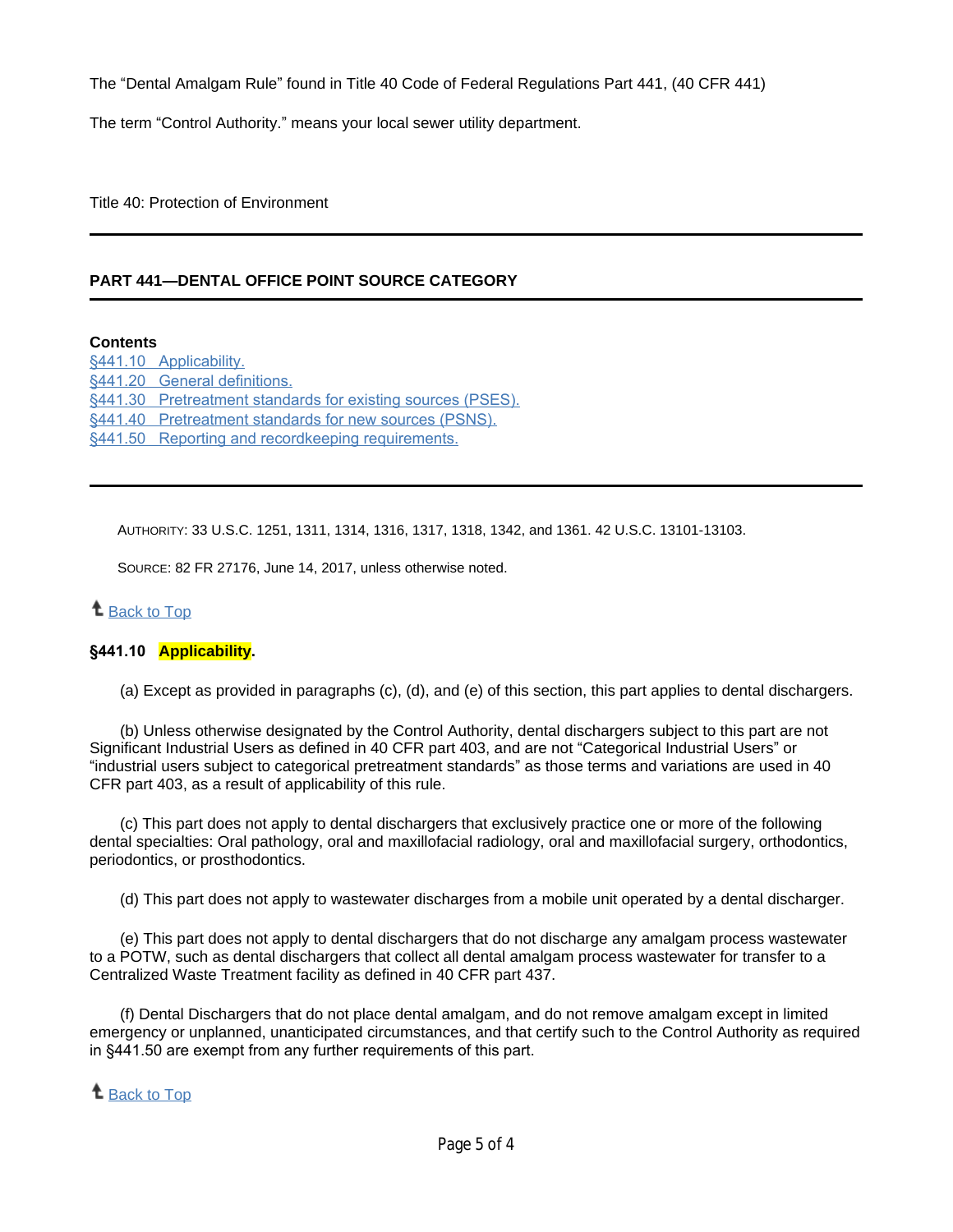#### **§441.20 General definitions.**

For purposes of this part:

(a) *Amalgam process wastewater* means any wastewater generated and discharged by a dental discharger through the practice of dentistry that may contain dental amalgam.

(b) *Amalgam separator* means a collection device designed to capture and remove dental amalgam from the amalgam process wastewater of a dental facility.

(c) *Control Authority* is defined in 40 CFR 403.3(f).

(d) *Dental amalgam* means an alloy of elemental mercury and other metal(s) that is used in the practice of dentistry.

(e) *Dental Discharger* means a facility where the practice of dentistry is performed, including, but not limited to, institutions, permanent or temporary offices, clinics, home offices, and facilities owned and operated by Federal, state or local governments, that discharges wastewater to a publicly owned treatment works (POTW).

(f) *Duly Authorized Representative* is defined in 40 CFR 403.12(l)(3).

(g) *Existing Sources* means a dental discharger that is not a new source.

(h) *Mobile unit* means a specialized mobile self-contained van, trailer, or equipment used in providing dentistry services at multiple locations.

(i) *New Sources* means a dental discharger whose first discharge to a POTW occurs after July 14, 2017.

(j) *Publicly Owned Treatment Works* is defined in 40 CFR 403.3(q).

# <sup>t</sup> [Back to Top](https://www.ecfr.gov/cgi-bin/text-idx?mc=true&node=pt40.32.441&rgn=div5#_top)

### **§441.30 Pretreatment standards for existing sources (PSES).**

No later than July 14, 2020, any existing source subject to this part must achieve the following pretreatment standards:

(a) Removal of dental amalgam solids from all amalgam process wastewater by one of the following methods:

#### (1) Installation, operation, and maintenance of one or more amalgam separators that meet the following requirements:

(i) Compliant with either the American National Standards Institute (ANSI) American National Standard/American Dental Association (ADA) Specification 108 for Amalgam Separators (2009) with Technical Addendum (2011) or the International Organization for Standardization (ISO) 11143 Standard (2008) or subsequent versions so long as thatversion requires amalgam separators to achieve at least a 95% removal efficiency. Compliance must be assessed by an accredited testing laboratory under ANSI's accreditation program for product certification or a testing laboratory that is a signatory to the International Laboratory Accreditation Cooperation's Mutual Recognition Arrangement. The testing laboratory's scope of accreditation must include ANSI/ADA 108-2009 or ISO 11143.

(ii) The amalgam separator(s) must be sized to accommodate the maximum discharge rate of amalgam process wastewater.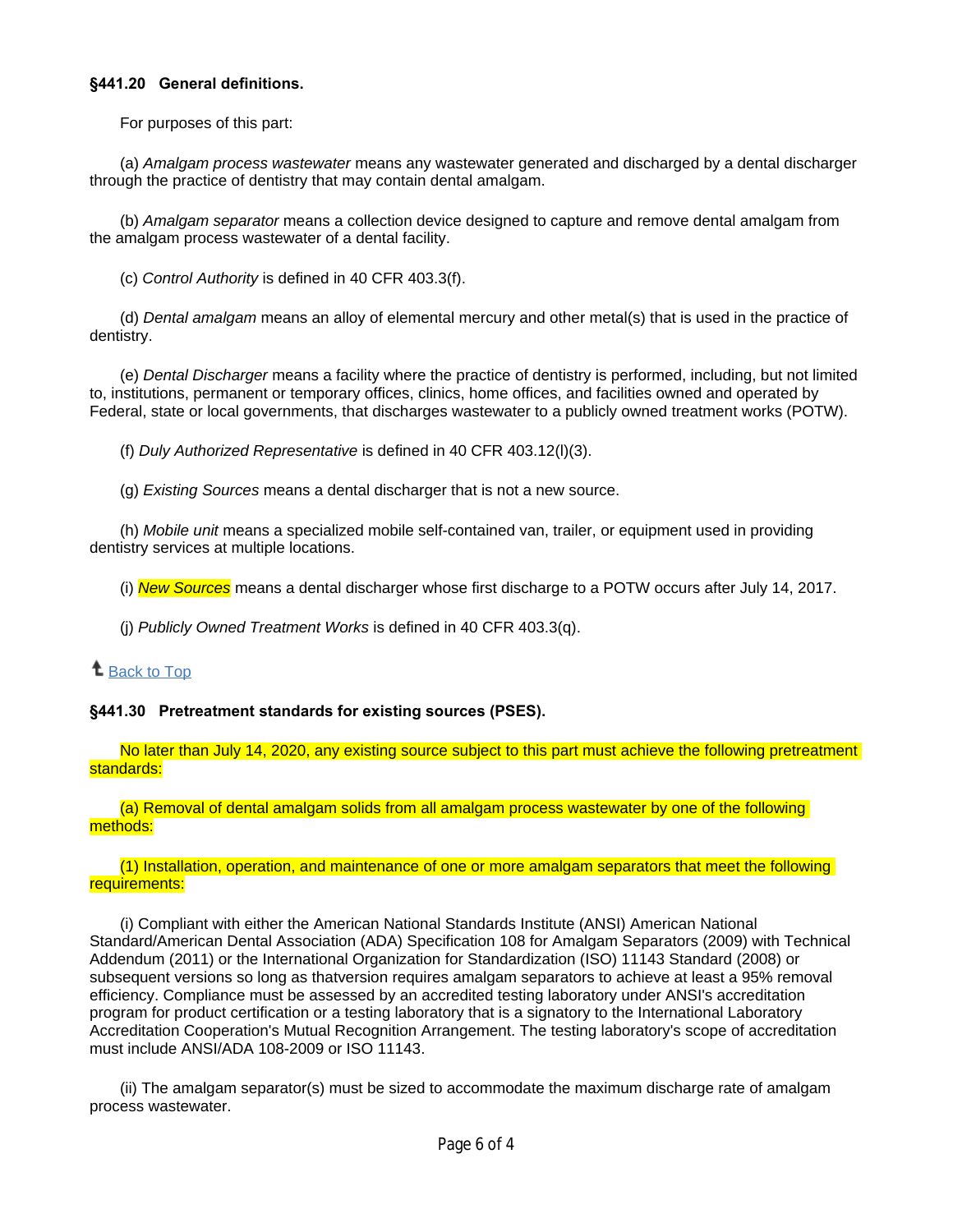(iii) A dental discharger subject to this part that operates an amalgam separator that was installed at a dental facility prior to June 14, 2017, satisfies the requirements of paragraphs (a)(1)(i) and (ii) of this section until the existing separator is replaced as described in paragraph (a)(1)(v) of this section or until June 14, 2027, whichever is sooner.

(iv) The amalgam separator(s) must be inspected in accordance with the manufacturer's operating manual to ensure proper operation and maintenance of the separator(s) and to confirm that all amalgam process wastewater is flowing through the amalgam retaining portion of the amalgam separator(s).

(v) In the event that an amalgam separator is not functioning properly, the amalgam separator must be repaired consistent with manufacturer instructions or replaced with a unit that meets the requirements of paragraphs (a)(i) and (ii) of this section as soon as possible, but no later than 10 business days after the malfunction is discovered by the dental discharger, or an agent or representative of the dental discharger.

(vi) The amalgam retaining units must be replaced in accordance with the manufacturer's schedule as specified in the manufacturer's operating manual or when the amalgam retaining unit has reached the maximum level, as specified by the manufacturer in the operating manual, at which the amalgam separator can perform to the specified efficiency, whichever comes first.

(2) Installation, operation, and maintenance of one or more amalgam removal device(s) other than an amalgam separator. The amalgam removal device must meet the following requirements:

(i) Removal efficiency of at least 95 percent of the mass of solids from all amalgam process wastewater. The removal efficiency must be calculated in grams recorded to three decimal places, on a dry weight basis. The removal efficiency must be demonstrated at the maximum water flow rate through the device as established by the device manufacturer's instructions for use.

(ii) The removal efficiency must be determined using the average performance of three samples. The removal efficiency must be demonstrated using a test sample of dental amalgam that meets the following particle size distribution specifications: 60 percent by mass of particles that pass through a 3150 µm sieve but which do not pass through a 500 µm sieve, 10 percent by mass of particles that pass through a 500 µm sieve but which do not pass through a 100 µm sieve, and 30 percent by mass of particles that pass through a 100 µm sieve. Each of these three specified particle size distributions must contain a representative distribution of particle sizes.

(iii) The device(s) must be sized to accommodate the maximum discharge rate of amalgam process wastewater.

(iv) The devices(s) must be accompanied by the manufacturer's manual providing instructions for use including the frequency for inspection and collecting container replacement such that the unit is replaced once it has reached the maximum filling level at which the device can perform to the specified efficiency.

(v) The device(s) must be inspected in accordance with the manufacturer's operation manual to ensure proper operation and maintenance, including confirmation that amalgam process wastewater is flowing through the amalgam separating portion of the device(s).

(vi) In the event that a device is not functioning properly, it must be repaired consistent with manufacturer instructions or replaced with a unit that meets the requirements of paragraphs (a)(2)(i) through (iii) of this section as soon as possible, but no later than 10 business days after the malfunction is discovered by the dental discharger, or an agent or representative of the dental discharger.

(vii) The amalgam retaining unit(s) of the device(s) must be replaced as specified in the manufacturer's operating manual, or when the collecting container has reached the maximum filling level, as specified by the manufacturer in the operating manual, at which the amalgam separator can perform to the specified efficiency, whichever comes first.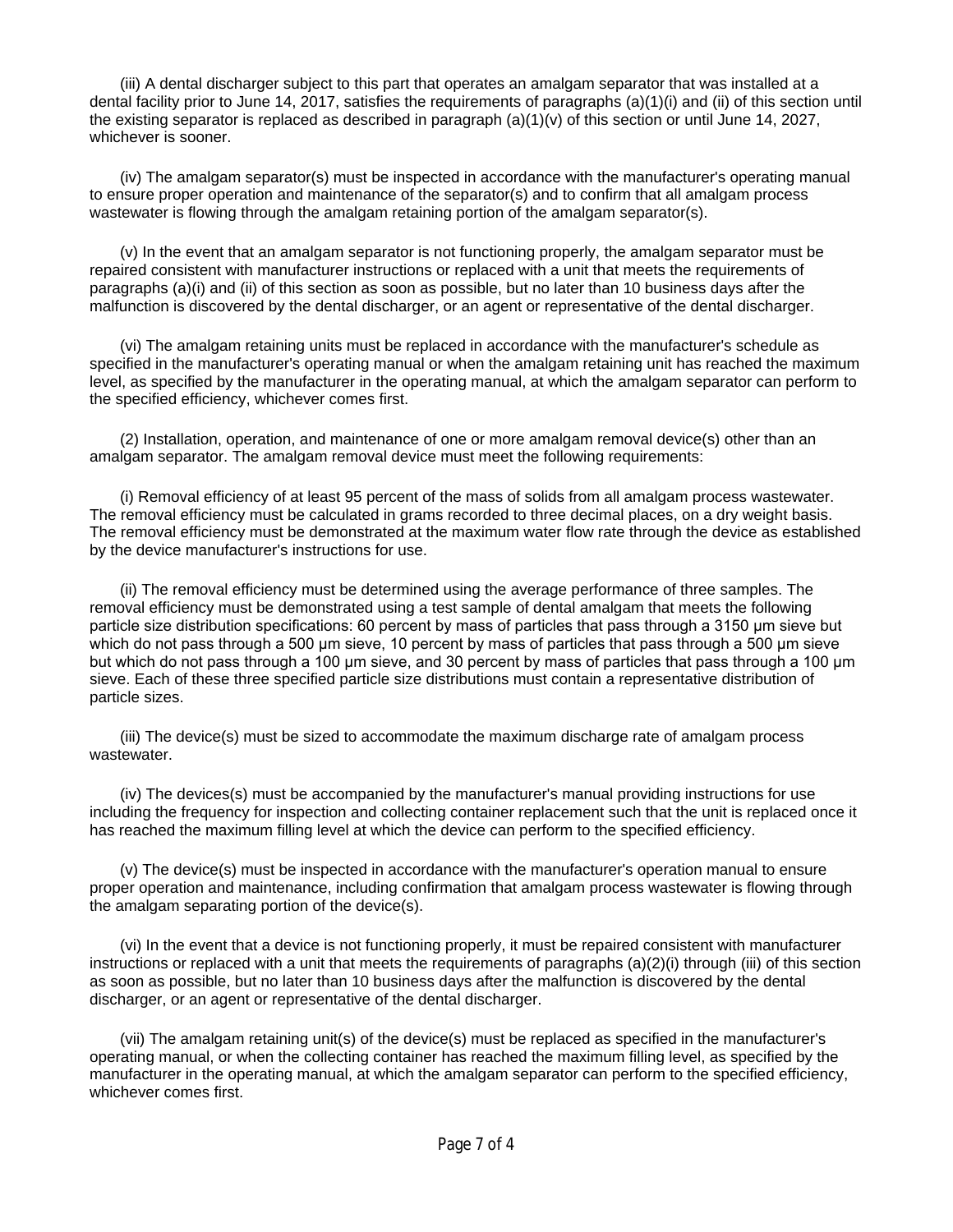(viii) The demonstration of the device(s) under paragraphs (a)(2)(i) through (iii) of this section must be documented in the One-Time Compliance Report.

(b) Implementation of the following best management practices (BMPs):

(1) Waste amalgam including, but not limited to, dental amalgam from chair-side traps, screens, vacuum pump filters, dental tools, cuspidors, or collection devices, must not be discharged to a POTW.

(2) Dental unit water lines, chair-side traps, and vacuum lines that discharge amalgam process wastewater to a POTW must not be cleaned with oxidizing or acidic cleaners, including but not limited to bleach, chlorine, iodine and peroxide that have a pH lower than 6 or greater than 8.

(c) All material is available for inspection at EPA's Water Docket, EPA West, 1301 Constitution Avenue NW., Room 3334, Washington, DC 20004, Telephone: 202-566-2426, and is available from the sources listed below.

(1) The following standards are available from the American Dental Association (ADA), 211 East Chicago Ave., Chicago IL 60611-2678, Telephone 312-440-2500, *http://www.ada.org.*

(i) ANSI/ADA Specification No. 108:2009, American National Standard/American Dental Association Specification No. 108 Amalgam Separators. February 2009.

(ii) ANSI/ADA Specification No. 108:2009 Addendum, American National Standard/American Dental Association Specification No. 108 Amalgam Separators, Addendum. November 2011.

(2) The following standards are available from the American National Standards Institute (ANSI), 25 West 43rd Street, 4th Floor, New York, NY 10036, Telephone 212-642-4900, *http://webstore.ansi.org.*

(i) International Standard ISO 11143:2008, Dentistry—Amalgam Separators. Second edition, July 1, 2008.

#### (ii) [Reserved]

[82 FR 27176, June 14, 2017; 82 FR 28777, June 26, 2017; 82 FR 30997, July 5, 2017]

### **t** [Back to Top](https://www.ecfr.gov/cgi-bin/text-idx?mc=true&node=pt40.32.441&rgn=div5#_top)

#### **§441.40 Pretreatment standards for new sources (PSNS).**

As of July 14, 2017, any new source subject to this part must comply with the requirements of §441.30(a) and (b) and the reporting and recordkeeping requirements of §441.50.

### **t** [Back to Top](https://www.ecfr.gov/cgi-bin/text-idx?mc=true&node=pt40.32.441&rgn=div5#_top)

#### **§441.50 Reporting and recordkeeping requirements.**

(a) Dental Dischargers subject to this part must comply with the following reporting requirements in lieu of the otherwise applicable requirements in 40 CFR 403.12(b), (d), (e), and (g).

(1) *One-Time Compliance Report deadlines.* For existing sources, a One-Time Compliance Report must be submitted to the Control Authority no later than October 12, 2020, or 90 days after a transfer of ownership. For new sources, a One-Time Compliance Report must be submitted to the Control Authority no later than 90 days following the introduction of wastewater into a POTW.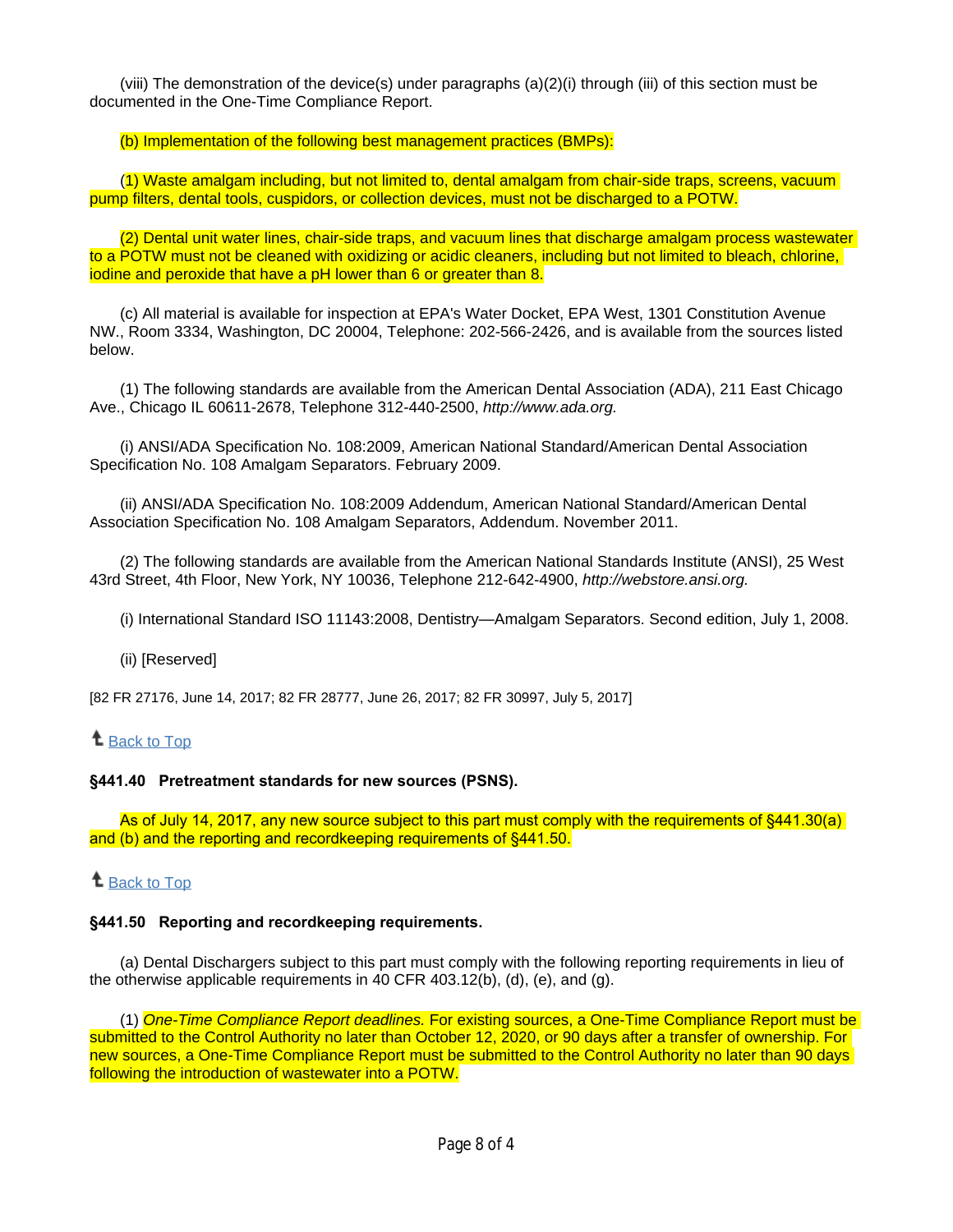(2) *Signature and certification.* The One-Time Compliance Report must be signed and certified by a responsible corporate officer, a general partner or proprietor if the dental discharger is a partnership or sole proprietorship, or a duly authorized representative in accordance with the requirements of 40 CFR 403.12(l).

(3) *Contents.* (i) The One-Time Compliance Report for dental dischargers subject to this part that do not place or remove dental amalgam as described at §441.10(f) must include the: facility name, physical address, mailing address, contact information, name of the operator(s) and owner(s); and a certification statement that the dental discharger does not place dental amalgam and does not remove amalgam except in limited circumstances.

(ii) The One-Time Compliance Report for dental dischargers subject to the standards of this part must include:

(A) The facility name, physical address, mailing address, and contact information.

(B) Name(s) of the operator(s) and owner(s).

(C) A description of the operation at the dental facility including: The total number of chairs, the total number of chairs at which dental amalgam may be present in the resulting wastewater, and a description of any existing amalgam separator(s) or equivalent device(s) currently operated to include, at a minimum, the make, model, year of installation.

(D) Certification that the amalgam separator(s) or equivalent device is designed and will be operated and maintained to meet the requirements specified in §441.30 or §441.40.

(E) Certification that the dental discharger is implementing BMPs specified in §441.30(b) or §441.40(b) and will continue to do so.

(F) The name of the third-party service provider that maintains the amalgam separator(s) or equivalent device(s) operated at the dental office, if applicable. Otherwise, a brief description of the practices employed by the facility to ensure proper operation and maintenance in accordance with §441.30 or §441.40.

(4) *Transfer of ownership notification.* If a dental discharger transfers ownership of the facility, the new owner must submit a new One-Time Compliance Report to the Control Authority no later than 90 days after the transfer.

(5) *Retention period.* As long as a Dental Discharger subject to this part is in operation, or until ownership is transferred, the Dental Discharger or an agent or representative of the dental discharger must maintain the One-Time Compliance Report required at paragraph (a) of this section and make it available for inspection in either physical or electronic form.

(b) Dental Dischargers or an agent or representative of the dental discharger must maintain and make available for inspection in either physical or electronic form, for a minimum of three years:

(1) Documentation of the date, person(s) conducting the inspection, and results of each inspection of the amalgam separator(s) or equivalent device(s), and a summary of follow-up actions, if needed.

(2) Documentation of amalgam retaining container or equivalent container replacement (including the date, as applicable).

(3) Documentation of all dates that collected dental amalgam is picked up or shipped for proper disposal in accordance with 40 CFR 261.5(g)(3), and the name of the permitted or licensed treatment, storage or disposal facility receiving the amalgam retaining containers.